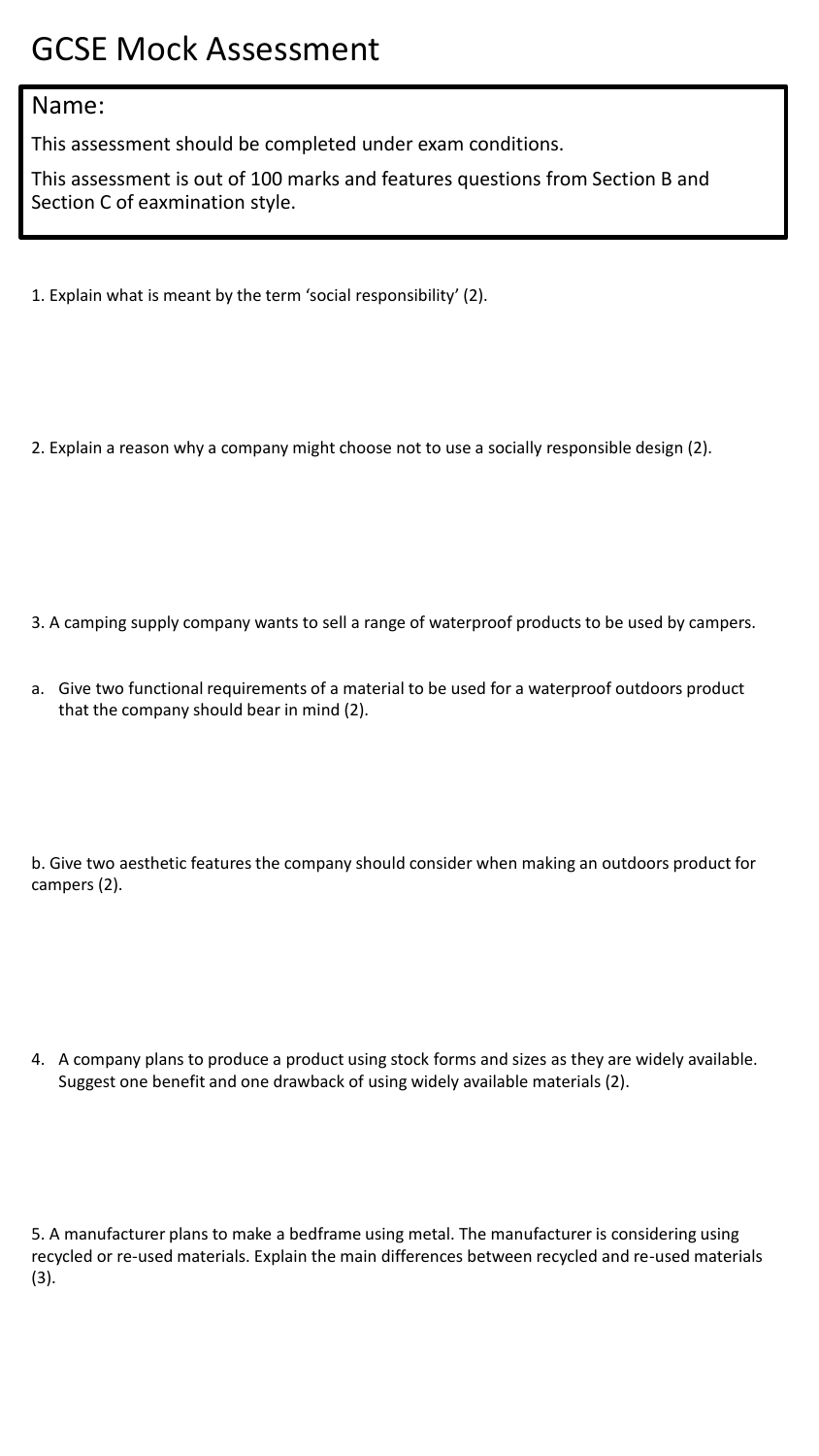7. Give one example of a type of fibre from each of these categories: (2) Natural fibre –

Synthetic fibre –

8. Explain in detail the impacts that deforestation has on the environment (6).

9. Explain a reason why mining has a negative impact on the environment (2).

10. Explain how obtaining the raw material cotton has a negative impact on the environment (2).

11. Describe the process of converting a raw material of your choice into a stock form(4).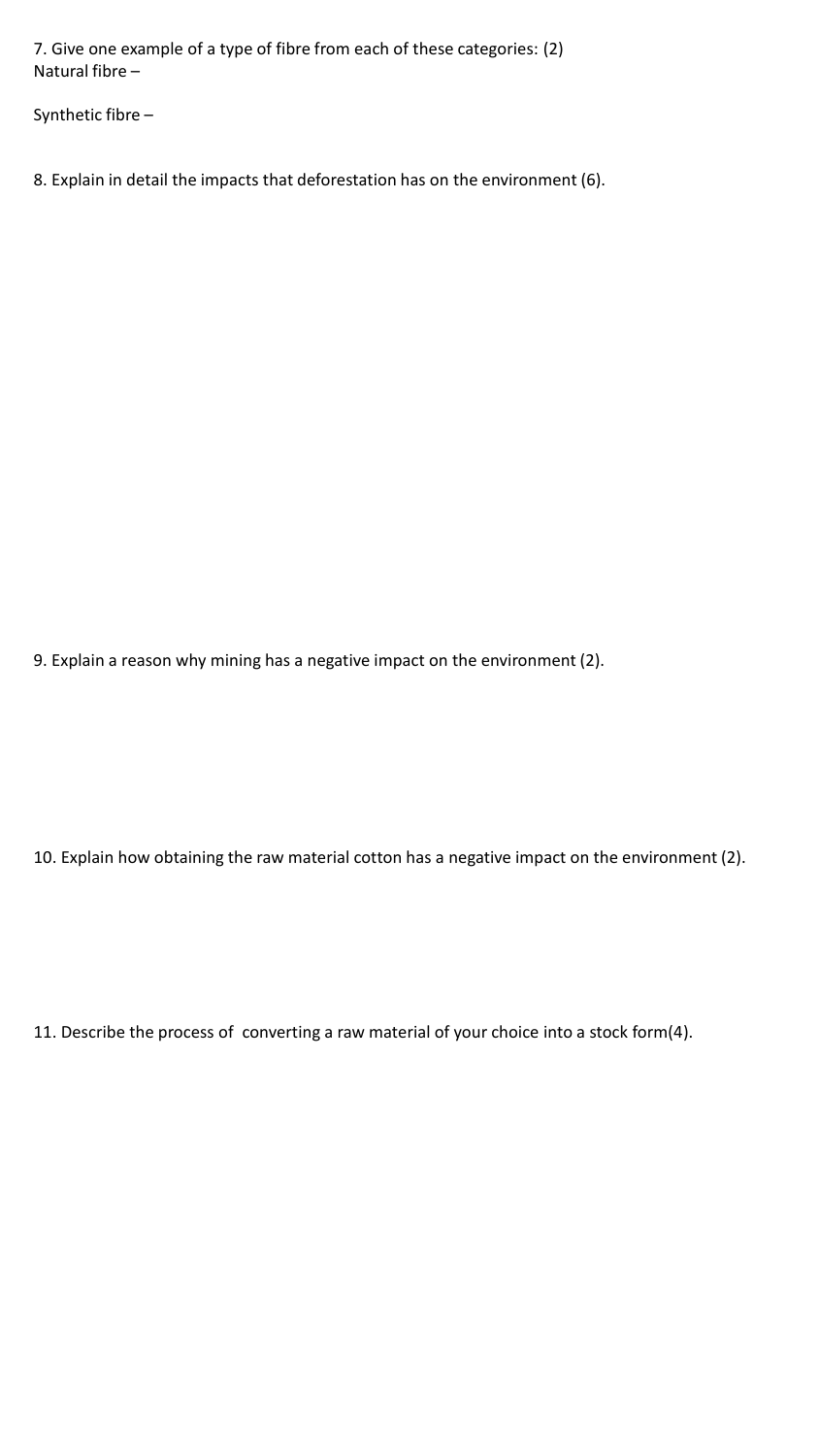12. Describe two factors that influence the sustainability of a product (4).

13. Explain how transportation of a product throughout its life-cycle can increase the product's carbon footprint (3).

14. Give two reasons why using a product that features electricity can contribute to its carbon footprint (2).

15. State and describe two reasons why a company which regularly releases new versions of their products, can be envrionmentally damaging (4).

16. Explain how the 'Fair Trade' inititative has had a positive impact on the working conditions of employees from companies within third world countries (4).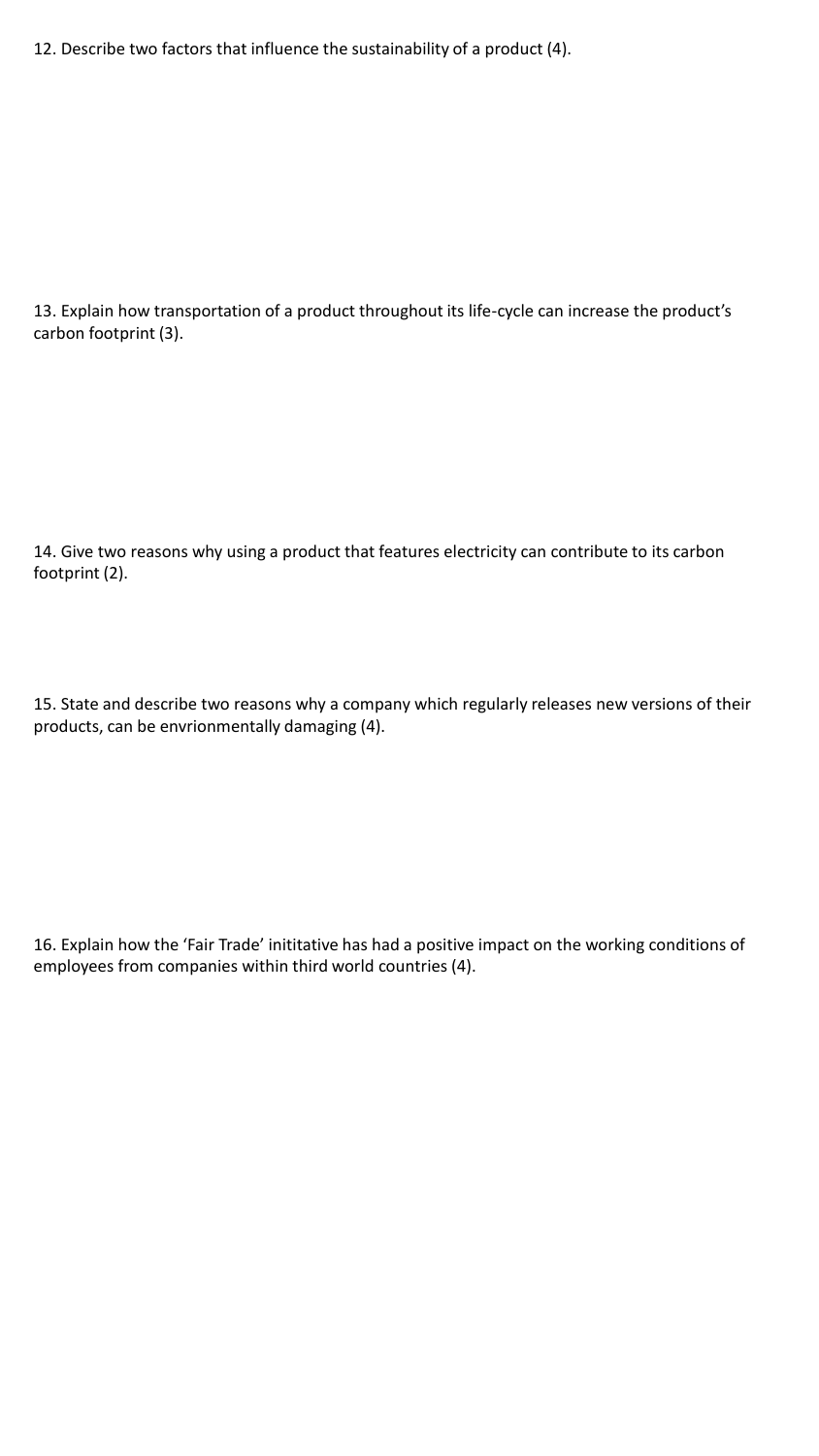17. Select one of the commercial manufacturing processes listed below and describe the process in detail you may use sketches to support your answer (5). a) Batik.

b) Printing.

c) Vacuum forming.

d) Injection moulding.

18. Describe the term tolerance and explain why it is important in the production of mass produced products (2).

19. A manufacturer is producing a plastic drinks bottle on a mass scale. The thickness of the wall of the bottle is 2mm. The manufacturer is working to a tolerance of <0.2mm. Give the minimum and maximum tolerances that would be acceptable for the thickness of the wall of the bottles (2).

20. Explain an issue that may arise if the manufacturer does not use a tolerance within the manufacture of the drinks bottle (2).

21. Explain one of the below manufacturing techniques in detail (3). a) CNC routing. b) Weaving.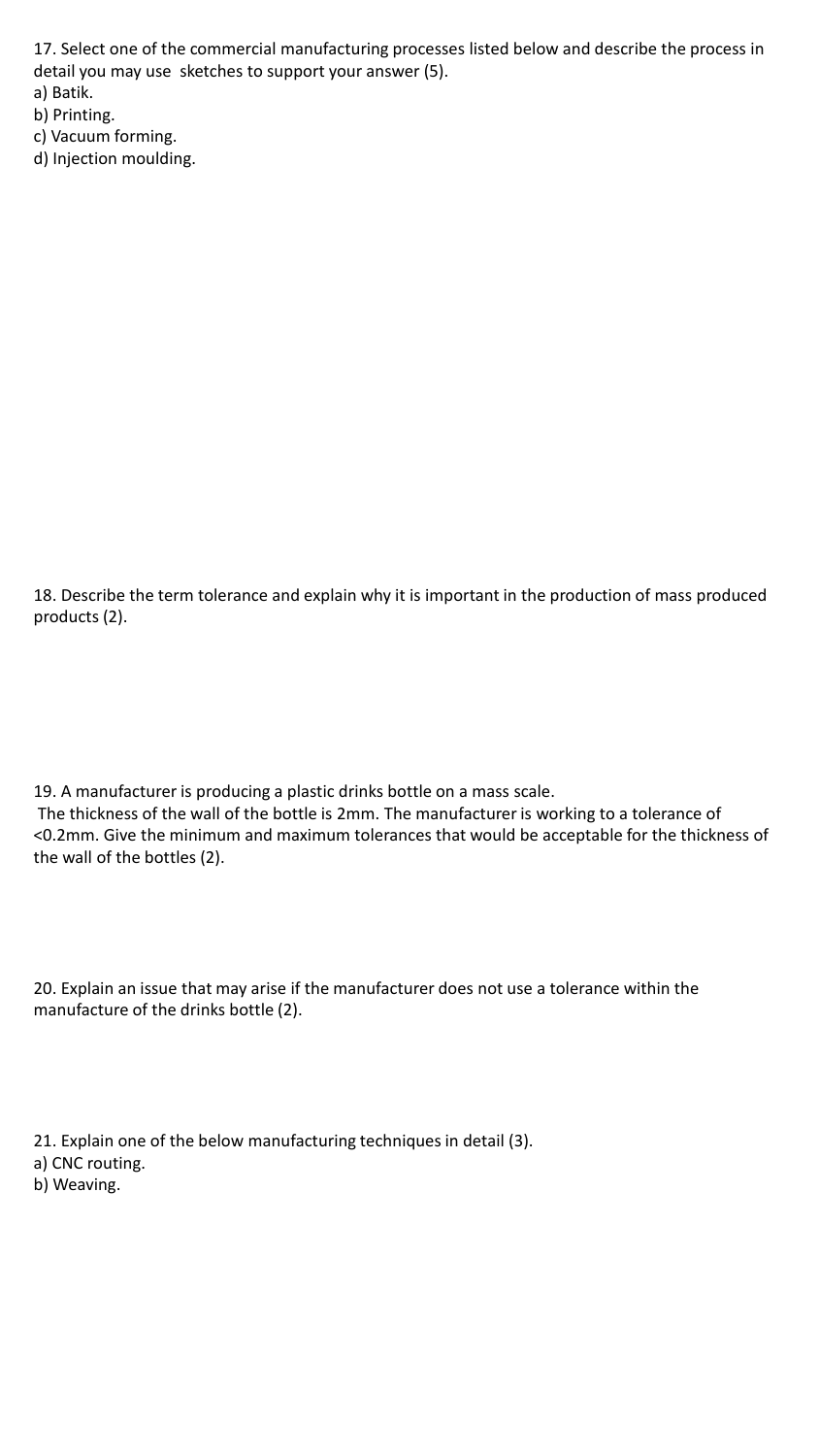22. TIMBER STUDENTS ONLY - Explain the function of a go/no go fixture when working with Timber based materials (2).

23. TEXTILES STUDENTS ONLY - Explain how a manufacturer would check dimensional accuracy when printing a repeat pattern onto fabric (2).

24. Explain how nesting or tessalation can be used to reduce material waste when manufactruing a product from timber or fabric (3).

25. Describe the importance of recycling when producing single use products such as plastic cutlery or a plastic drinks bottle (5).

26. A manufacturer is producing a range of seating for school children. Explain the considerations the manufacturer will have to take in relation to the key words listed below (8) a) Ergonomics

b) Anthropometrics

c) Functionality

d) Aesthetics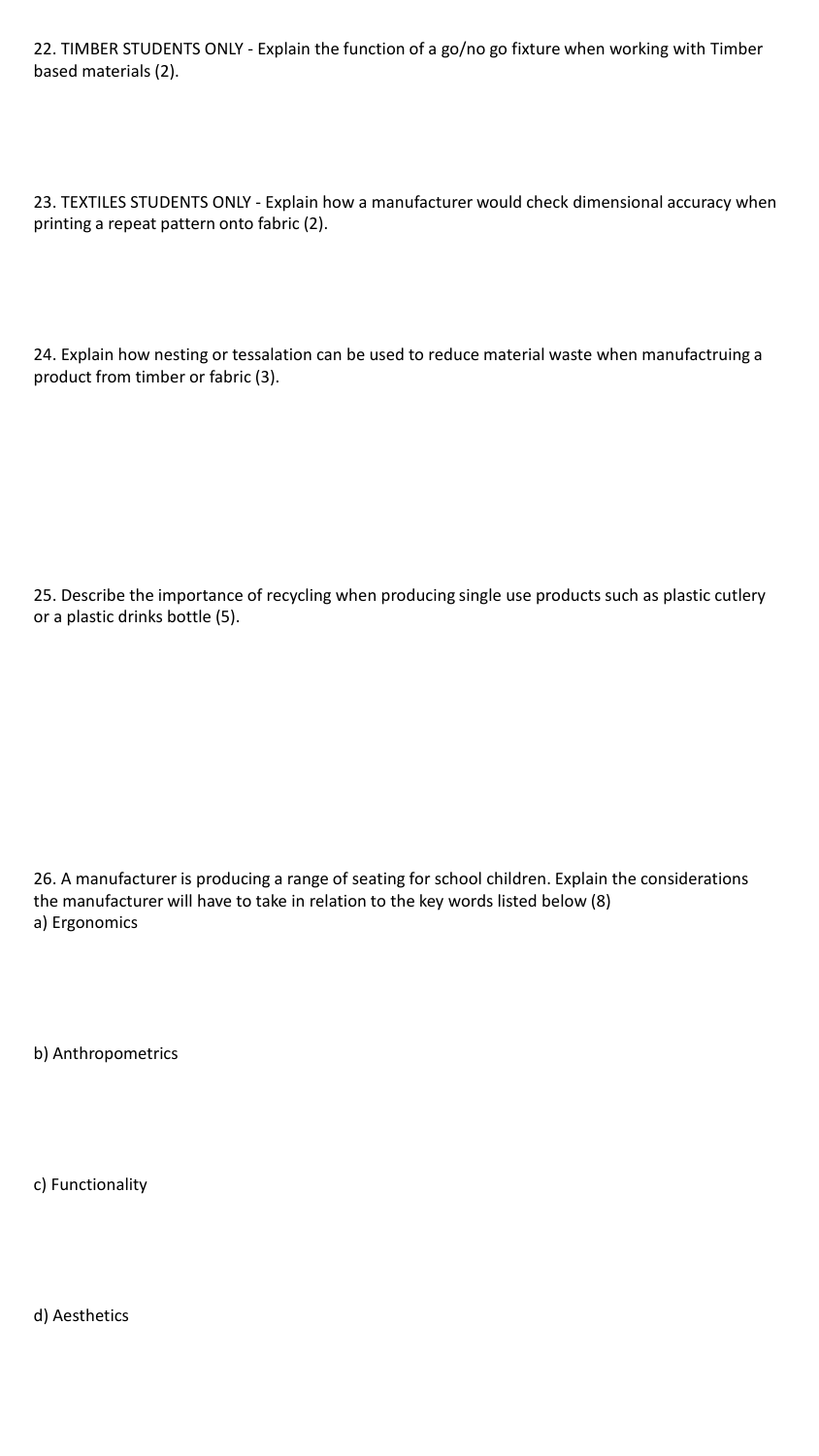27. A design company is intending to release a range of soft toys for children age 3-5. The soft toys will have an animal theme and be based around interactive learning.

Explain 5 specification points for the soft toys before design and production (5)

1.

- 2.
- 3.
- 4.
- 5.

28. Explain with examples how a template, cutting jig or pattern can be used to accurately manufacture large quantities of handmade products (5).

29. Designers often prdouce a prototype model or toile within the development process of prdocuing a new product. Explain the benefits of producing a model or toile before manufacturing products on a large scale. (4).